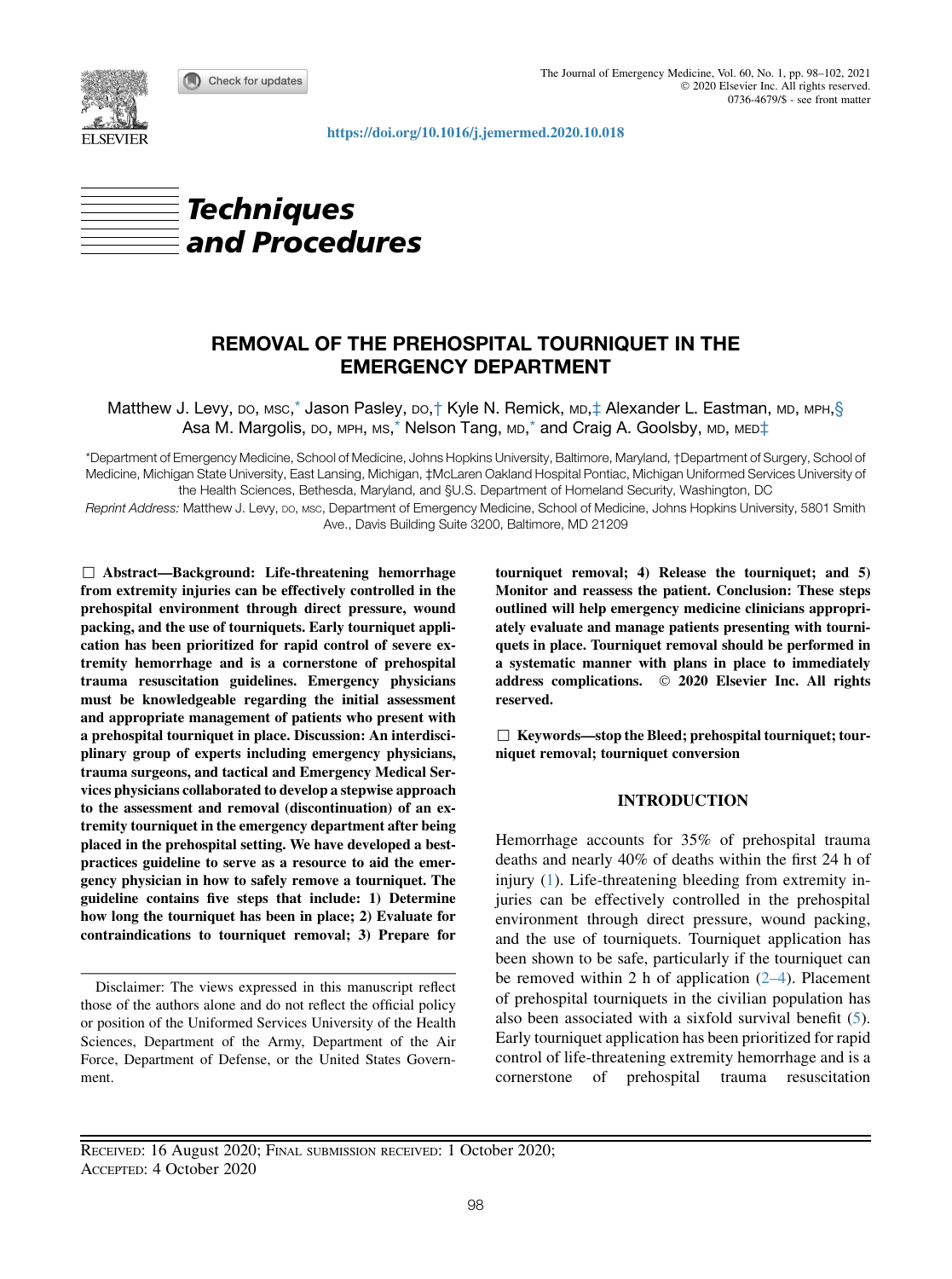guidelines ([6–9\)](#page-3-3). Tourniquets are increasingly being carried by law enforcement officers, first responders, and Emergency Medical Services (EMS) units ([10,](#page-3-4)[11](#page-3-5)). Studies have shown that laypersons can properly apply tourniquets with minimal training ([12,](#page-3-6)[13\)](#page-4-0). Programs, including Stop the Bleed, empower laypeople with knowledge and skills, including tourniquets, to stop life-threatening bleeding ([14–17](#page-4-1)). Tourniquets may be applied by members of the general public, first responders, and EMS clinicians to patients suffering from life-threatening extremity hemorrhage.

Emergency physicians must be knowledgeable regarding the initial assessment and appropriate management of patients who present with a tourniquet in place. This includes the indications, contraindications, proper methods, and potential pitfalls for tourniquet removal or conversion to another bleeding control maneuver or intervention. All efforts should be made to convert tourniquets to another type of bleeding control mechanism as soon as it can be done safely, and within 2 h when at all possible [\(7](#page-3-7),[8,](#page-3-8)[18–20](#page-4-2)). Tourniquets in place for more than 2 h, especially those in place 6 h or longer, should be removed in a critical care setting, with the capability to address the local and systemic reperfusion effects associated with prolonged ischemia, as well as treat rhabdomyolysis, compartment syndrome, and other possible complications ([21](#page-4-3)[,22](#page-4-4)).

#### DISCUSSION

An interdisciplinary group of experts including emergency physicians, trauma surgeons, and tactical and EMS physicians collaborated to develop a stepwise approach to the assessment and removal of a limb tourniquet in the emergency department (ED) after being placed in the prehospital setting. All members of this group were established subject matter experts and have credibility in multiple disciplines directly related to management of life-threatening hemorrhage including: emergency medicine (MJL, AMM, NT, CAG), trauma surgery (JP, KR, ALE), military medicine (JP, KR, CAG), and emergency medical services medicine (MJL, AMM, ALE, NT). In addition, multiple authors maintain national leadership roles within the Stop the Bleed community in the United States (MJL, ALM, CAG). The goal of this group was to share a best-practices approach to serve as a simple, yet comprehensive, resource for emergency physicians and resuscitation team members. A search of the existing literature was conducted and served as the base for the formation of the technique presented. This technique assumes familiarity with evaluation of the injured patient using standard best practices for initial trauma and critical care resuscitation.

## Technique: See [Figure 1](#page-2-0) (flow diagram)

- 1. Determine how long the tourniquet has been in place and the availability of surgical resources. If the exact duration cannot be determined, use time of EMS arrival to the scene.
	- a. If the tourniquet has been in place < 90 min, and surgical care is immediately available (within 30 min of patient arrival in the ED), immediately obtain a surgical consult. This is to help minimize the duration of tourniquet time to < 120 min and thus, help minimize ischemic tissue injury.
	- b. If the tourniquet has been in place < 90 min and surgical support is not immediately available, determine if the patient can be transferred to, and arrive at, a trauma center within < 120 min of tourniquet placement. If so, transfer to trauma center.
		- i. If the tourniquet is, or will be, in place > 120 min, consider consultation with the trauma surgeon at the trauma center, and assess the individual patient's circumstances (including presence of shock, other lifethreatening emergencies, and the severity of the wound) and evaluate the risk of ischemia compared with the risk of re-bleeding secondary to tourniquet removal.
	- c. If a tourniquet has been in place  $> 120$  min, assess for a contraindication to tourniquet removal.
		- i. If the treating physician determines that it is in the patient's best interests to remove a tourniquet that has been in place for  $\geq 2$  h, we highly encourage this be done in a critical care setting (ED/intensive care unit/operating room) that has resources including monitoring, fluids, resuscitation medications, laboratory, and surgical capability.
- 2. Evaluate for Contraindications to Tourniquet Removal: The following conditions are considered contraindications to tourniquet removal.
	- a. Traumatic amputation with a tourniquet placed immediately proximal to the amputation stump (within several inches).
	- b. Decompensated shock/other life-threatening injuries/impending cardiopulmonary arrest.
		- i. After the patient is stabilized, the tourniquet may be evaluated for removal as part of the secondary survey.
	- c. Inability to closely monitor wound for signs of rebleeding.
		- i. Once a tourniquet is removed, direct patient monitoring is required for a minimum of 1 h for signs of significant re-bleeding.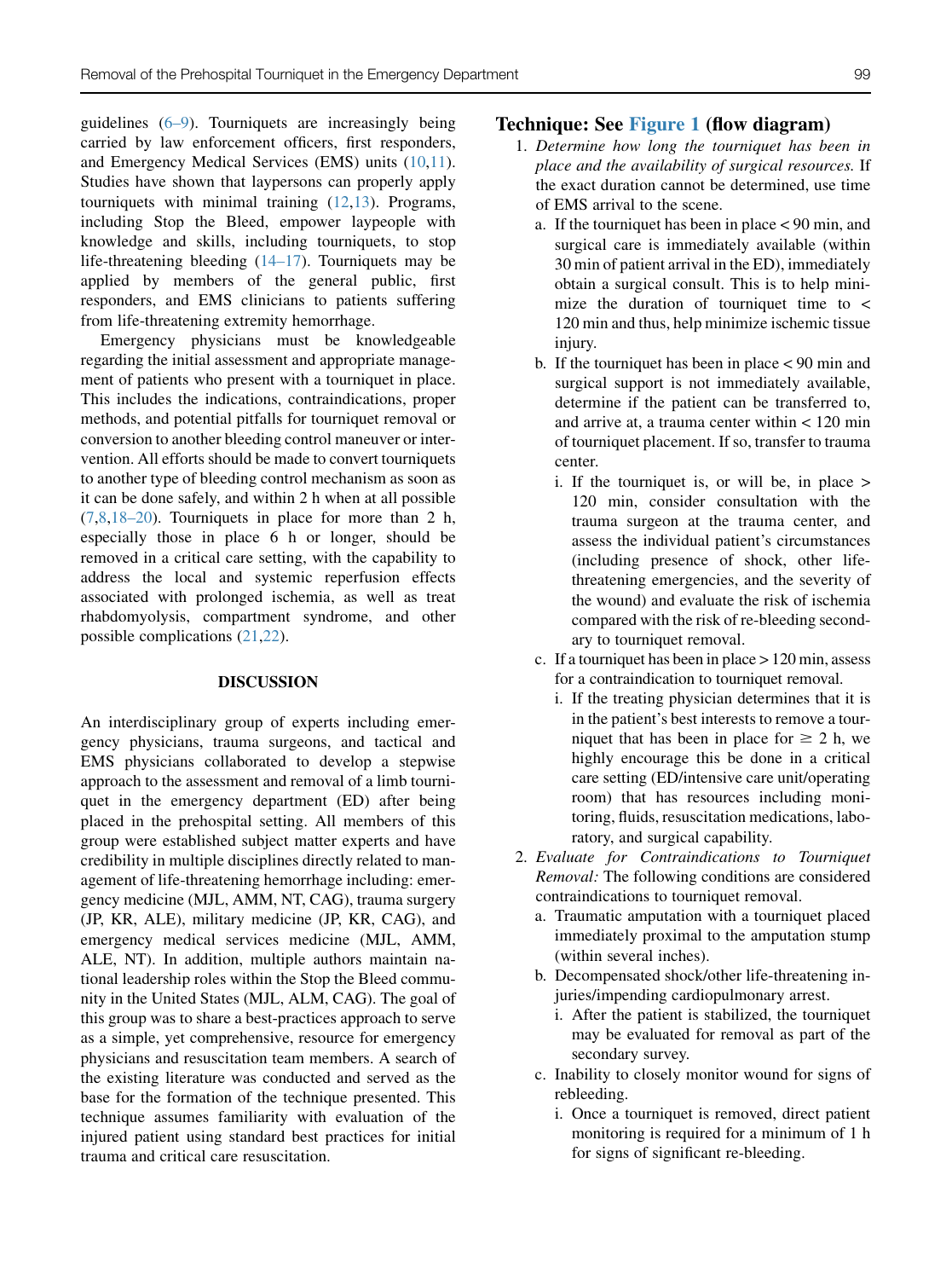<span id="page-2-0"></span>

Figure 1. Emergency department approach to the patient with a prehospital tourniquet.

- 3. Prepare for Tourniquet Removal: If no contraindications to tourniquet removal are present, and sufficient resources exist, consider having an additional new tourniquet immediately available in the event that reapplication of the tourniquet becomes necessary and the initial tourniquet is damaged. Additional equipment, including hemostatic gauze, dressing materials, cardiac monitoring, and Advanced Cardiac Life Support medications should also be readily available.
- a. Clinicians should be aware that tourniquets are subject to significant wear and tear during application, therefore, having access to a new tourniquet, if at all possible, is advised  $(23-25)$ .
- b. If the initial tourniquet was placed very high (proximally), a second tourniquet may be prepositioned in a location closer to the injury (within a few inches) but not directly over a joint.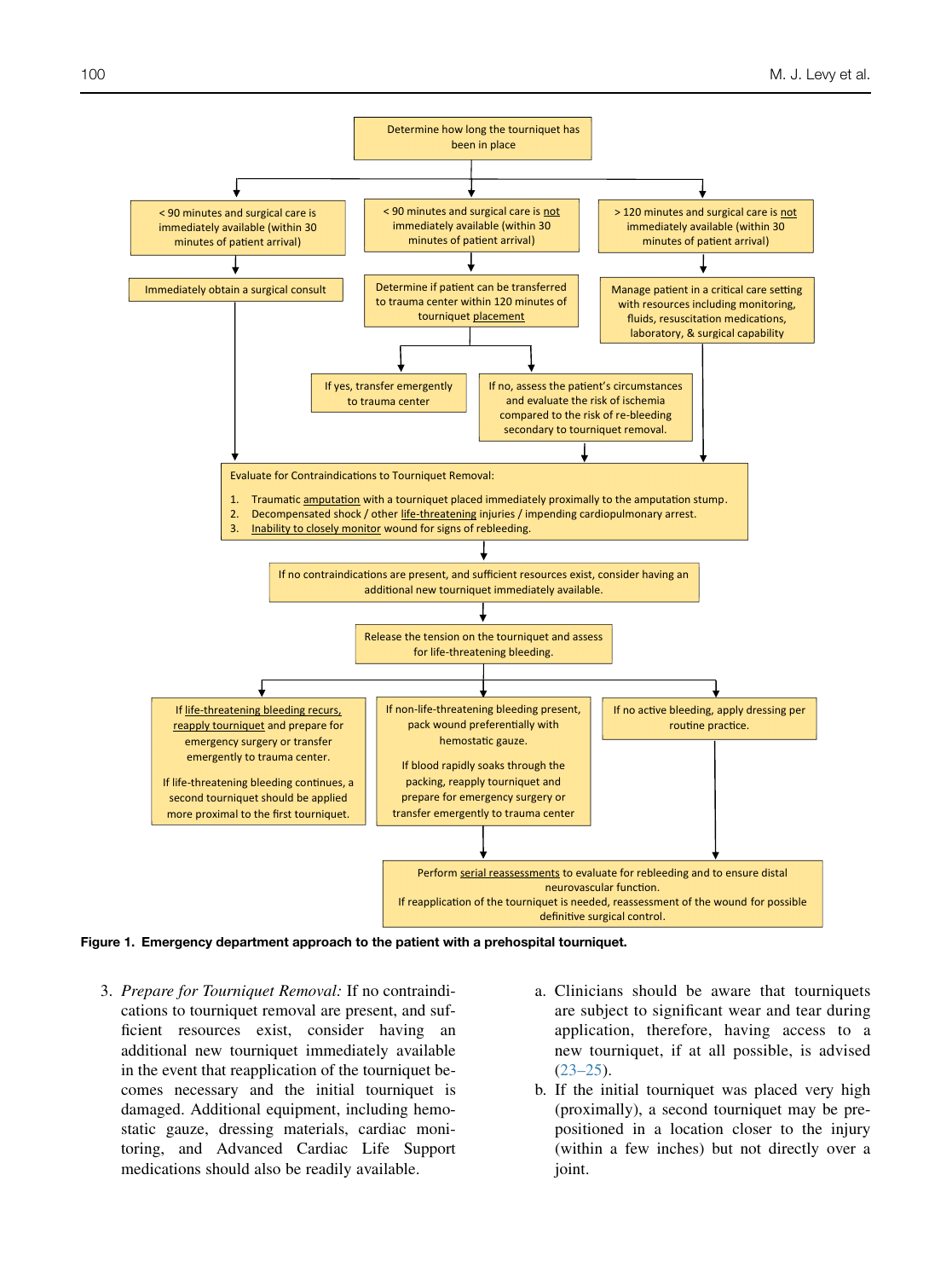- 4. Release the Tension on the Tourniquet:
	- a. If life-threatening bleeding is noted from the wound, re-tighten the tourniquet (or, if necessary, apply the second/backup tourniquet), noting the time of tourniquet reapplication. Prepare the patient for emergency surgery or transfer to a trauma center.
	- b. If no active bleeding, apply a dressing per routine practice.
		- i. Continue to monitor the wound for signs of recurrent bleeding.
	- c. If non-life-threatening bleeding is present:
		- i. A hemostatic agent-impregnated gauze (preferred, if available) should be packed into the wound.
			- 1. Manual pressure should be held for a minimum of 3–5 min.
			- 2. Firmly secure the gauze in place with a pressure dressing.
		- ii. If no hemostatic gauze is available, sterile gauze should be used to pack into the wound.
			- 1. Apply manual pressure followed by a firmly secured pressure dressing after bleeding has stopped.
		- iii. If blood rapidly soaks the recently placed packing, tourniquet removal (conversion) has failed.
			- 1. Tighten the tourniquet within a few inches of the wound, but not over a joint.
			- 2. If bleeding still persists, apply a second tourniquet proximal to the first tourniquet. Make arrangements for urgent surgical evaluation or transfer to a trauma center.
	- d. After successful conversion of the tourniquet to a pressure dressing, assess the extremity for the presence of distal pulses, and motor and sensory function.
		- i. If no further bleeding is noted, keep the tourniquet loose on the limb, in case needed for re-bleeding.
- 5. Monitor & Reassess: Once a patient with a tourniquet has been converted successfully to a conventional dressing, it is essential that the patient undergo serial reassessments for evidence of rebleeding and to ensure the presence of distal neurovascular function.
	- a. Continue diagnostic evaluation and management, while carefully observing the patient for recurrence of bleeding for a minimum of 1 h.
	- b. As the patient's condition stabilizes and blood pressure increases, so do the chances for rebleeding.
- i. The previously placed tourniquet(s) should remain loose and proximal to the injury in case prompt reapplication is needed.
- c. If reapplication is needed, reassessment of the patient and their wound is indicated, and definitive surgical control may be needed.

#### **CONCLUSION**

Life-threatening extremity bleeding may occur after instances of everyday traumatic injuries, as well as in mass casualty and high-threat situations. Patients will arrive at EDs via EMS and also via self-presentation, with tourniquets in place. These steps outlined will help emergency medicine clinicans initially caring for the traumatically injured patient to appropriately evaluate and manage patients presenting with tourniquets in place. Tourniquet removal (conversion) in the ED should be performed in a systematic manner, with plans in place to address complications.

### **REFERENCES**

- <span id="page-3-0"></span>1. [Kauvar DS, Lefering R, Wade CE. Impact of hemorrhage on trauma](http://refhub.elsevier.com/S0736-4679(20)31062-3/sref1) [outcome: an overview of epidemiology, clinical presentations, and](http://refhub.elsevier.com/S0736-4679(20)31062-3/sref1) [therapeutic considerations. J Trauma 2006;60\(6 suppl\):S3–11](http://refhub.elsevier.com/S0736-4679(20)31062-3/sref1).
- <span id="page-3-1"></span>2. [Kragh JF Jr, Walters TJ, Baer DG, et al. Practical use of emergency](http://refhub.elsevier.com/S0736-4679(20)31062-3/sref2) [tourniquets to stop bleeding in major limb trauma. J Trauma 2008;](http://refhub.elsevier.com/S0736-4679(20)31062-3/sref2) [64\(2 suppl\):S38–50.](http://refhub.elsevier.com/S0736-4679(20)31062-3/sref2)
- 3. [Wakai A, Winter DC, Street JT, Redmond PH. Pneumatic tourni](http://refhub.elsevier.com/S0736-4679(20)31062-3/sref3)[quets in extremity surgery. J Am Acad Orthop Surg 2001;9:345–51](http://refhub.elsevier.com/S0736-4679(20)31062-3/sref3).
- 4. [Hagenouw RR, Bridenbaugh PO, van Egmond J, Stuebing R. Tour](http://refhub.elsevier.com/S0736-4679(20)31062-3/sref4)[niquet pain: a volunteer study. Anesth Analg 1986;65:1175–80.](http://refhub.elsevier.com/S0736-4679(20)31062-3/sref4)
- <span id="page-3-2"></span>5. [Teixeira PGR, Brown CVR, Emigh B, et al. Civilian prehospital](http://refhub.elsevier.com/S0736-4679(20)31062-3/sref5) [tourniquet use is associated with improved survival in patients](http://refhub.elsevier.com/S0736-4679(20)31062-3/sref5) [with peripheral vascular injury. J Am Coll Surg 2018;226:769–](http://refhub.elsevier.com/S0736-4679(20)31062-3/sref5) [7761.](http://refhub.elsevier.com/S0736-4679(20)31062-3/sref5)
- <span id="page-3-3"></span>6. [Jacobs LM, McSwain NE Jr, Rotondo MF, et al. Improving survival](http://refhub.elsevier.com/S0736-4679(20)31062-3/sref6) [from active shooter events: the Hartford Consensus. J Trauma Acute](http://refhub.elsevier.com/S0736-4679(20)31062-3/sref6) [Care Surg 2013;74:1399–400](http://refhub.elsevier.com/S0736-4679(20)31062-3/sref6).
- <span id="page-3-7"></span>7. National Association of Emergency Medical Technicians Tactical Combat Casualty Care – Medical Personnel (NAEMT TCCC-MP) guidelines and curriculum. Available at: [https://www.naemt.](https://www.naemt.org/docs/default-source/education-documents/tccc/tccc-mp-updates-190801/tccc-guidelines-for-medical-personnel-190801.pdf?sfvrsn=cc99d692_2) [org/docs/default-source/education-documents/tccc/tccc-mp](https://www.naemt.org/docs/default-source/education-documents/tccc/tccc-mp-updates-190801/tccc-guidelines-for-medical-personnel-190801.pdf?sfvrsn=cc99d692_2)[updates-190801/tccc-guidelines-for-medical-personnel-190801.](https://www.naemt.org/docs/default-source/education-documents/tccc/tccc-mp-updates-190801/tccc-guidelines-for-medical-personnel-190801.pdf?sfvrsn=cc99d692_2) [pdf?sfvrsn=cc99d692\\_2.](https://www.naemt.org/docs/default-source/education-documents/tccc/tccc-mp-updates-190801/tccc-guidelines-for-medical-personnel-190801.pdf?sfvrsn=cc99d692_2) Accessed September 22, 2022.
- <span id="page-3-8"></span>8. Committee for Tactical Emergency Care (C-TECC) Guidelines. Available at: [http://www.c-tecc.org/guidelines/als-bls.](http://www.c-tecc.org/guidelines/als-bls) Accessed September 22, 2020.
- 9. [Rasmussen TE, Baer DG, Goolsby C. The giving back: battlefield](http://refhub.elsevier.com/S0736-4679(20)31062-3/sref9) [lesson to national preparedness. J Trauma Acute Care Surg 2016;](http://refhub.elsevier.com/S0736-4679(20)31062-3/sref9) [80:166–7.](http://refhub.elsevier.com/S0736-4679(20)31062-3/sref9)
- <span id="page-3-4"></span>10. [Doyle GS, Taillac PP. Tourniquets: a review of current use with pro](http://refhub.elsevier.com/S0736-4679(20)31062-3/sref10)[posals for expanded prehospital use. Prehosp Emerg Care 2008;12:](http://refhub.elsevier.com/S0736-4679(20)31062-3/sref10) [241–56](http://refhub.elsevier.com/S0736-4679(20)31062-3/sref10).
- <span id="page-3-5"></span>11. [Goodwin T, Moore KN, Pasley JD, Troncoso R Jr, Levy MJ,](http://refhub.elsevier.com/S0736-4679(20)31062-3/sref11) [Goolsby C. From the battlefield to main street: tourniquet accep](http://refhub.elsevier.com/S0736-4679(20)31062-3/sref11)[tance, use, and translation from the military to civilian settings. J](http://refhub.elsevier.com/S0736-4679(20)31062-3/sref11) [Trauma Acute Care Surg 2019;87\(1S suppl 1\):S35–9](http://refhub.elsevier.com/S0736-4679(20)31062-3/sref11).
- <span id="page-3-6"></span>12. [Goolsby C, Branting A, Chen E, Mack E, Olsen C. Just-in-time to](http://refhub.elsevier.com/S0736-4679(20)31062-3/sref12) [save lives: a pilot study of layperson tourniquet application. Acad](http://refhub.elsevier.com/S0736-4679(20)31062-3/sref12) [Emerg Med 2015;22:1113–7](http://refhub.elsevier.com/S0736-4679(20)31062-3/sref12).